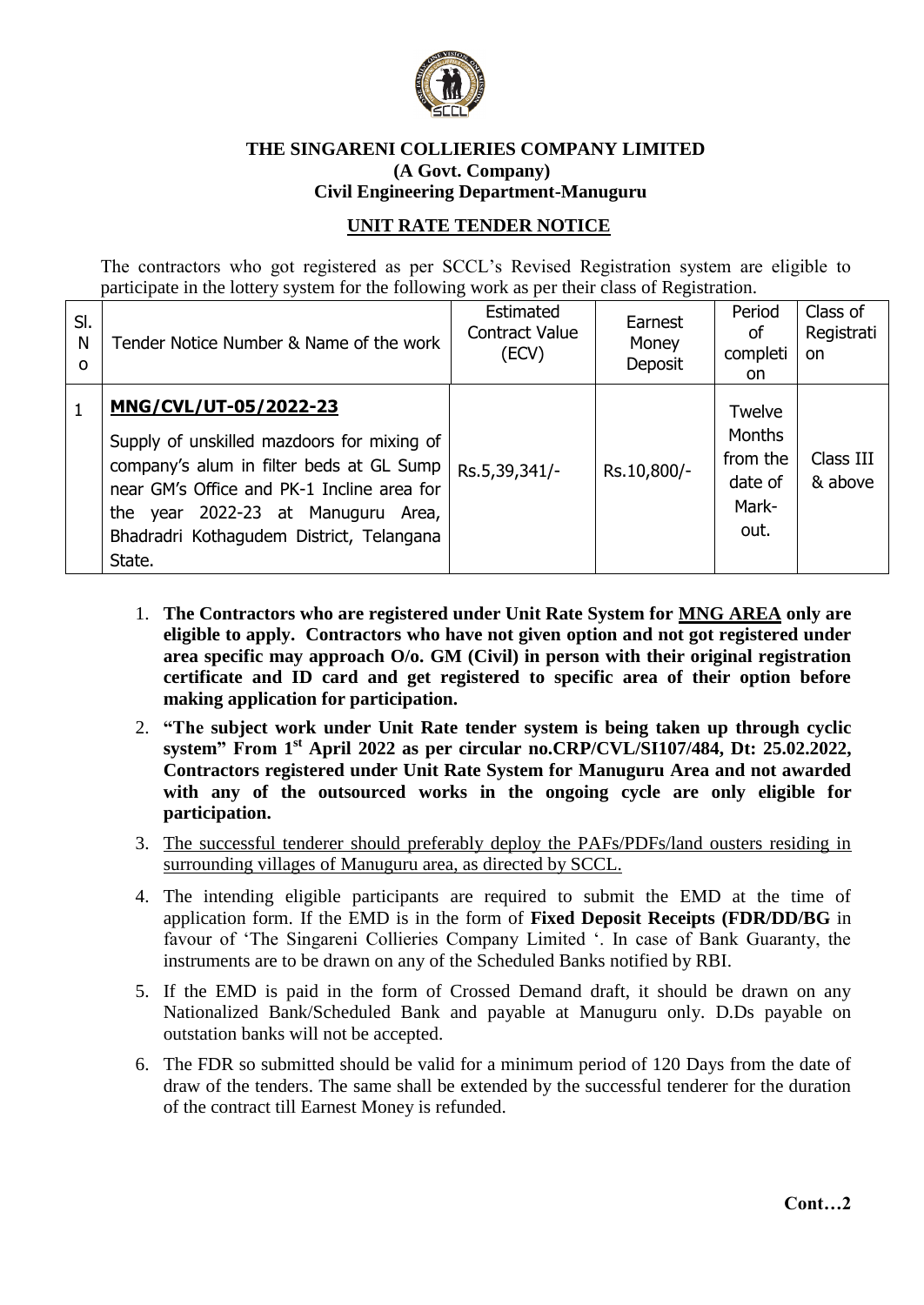- 7. The undersigned reserves the right cancel/withdraw whole of part of the above mentioned work without assigning reasons what so ever.
- 8. The Eligible Registered contractors intending to participate shall submit application in the prescribed format, on or before **30.06.2022** by **12.00** Noon **at Office of AGM (Civil) /MNG.**
- 9. The lottery will be conducted on **02.07.2022 at 4.00PM** in the office of General Manager MNG among the eligible contractors.
- 10. The contractor should produce identity card and copy of experience certificate of works carried out along with the application.
- 11. The successful contractors shall start the work within 2 weeks positively, failing which they will not be consider for lottery for further works till the works earlier allotted are started and substantial progress is shown on the work
- 12. The class-IV contractors will be eligible to participate Unit Rate System for works up to Rs.5.00 Lakhs only and for works more than Rs.5.00 Lakhs Class-IV contractors will not be allowed.
- 13. The schedule of approximate quantities is available at **The Office of AGM (Civil)/MNG** for ready perusal.
- 14. The contractor / bidder should have an independent P.F code Number allotted by Asst/Regional commissioner.
- 15. It is mandatory for the contractor to cover contract labour under provision of CMPF scheme or EPF scheme as the case may be and its proper implementation. (Vide Ref.No CRP/PER/IR/C/086/583 Dt:09.05.2020 Percentage of Employee's contribution (Pension 7% + CMPF 12% =19%) and percentage of Employer's Contribution (Pension 7% + CMPF  $12\% +$  Administrative charges  $0.72\% = 19.72\%)$
- 16. OPD/ Indoor medical treatment will be offered to the out sourcing workmen in Company's Hospitals/dispensaries free of cost (excluding spouse or any dependents) to the extent of availability of medicines, pathological examination and other surgical treatment and they will not be allowed to get treatment in other than Company's hospital/ dispensaries (no referral cases).
- 17. The liability for payment of compensation (as per Workmen Compensation Act) to the contract labour for personal injury caused by accident arising out of and in the course of employment will rest on SCCL. However, the contractor has to produce necessary documentary evidence of having engaged the injured workmen on the work and the cause of accident is not due to his negligence etc.